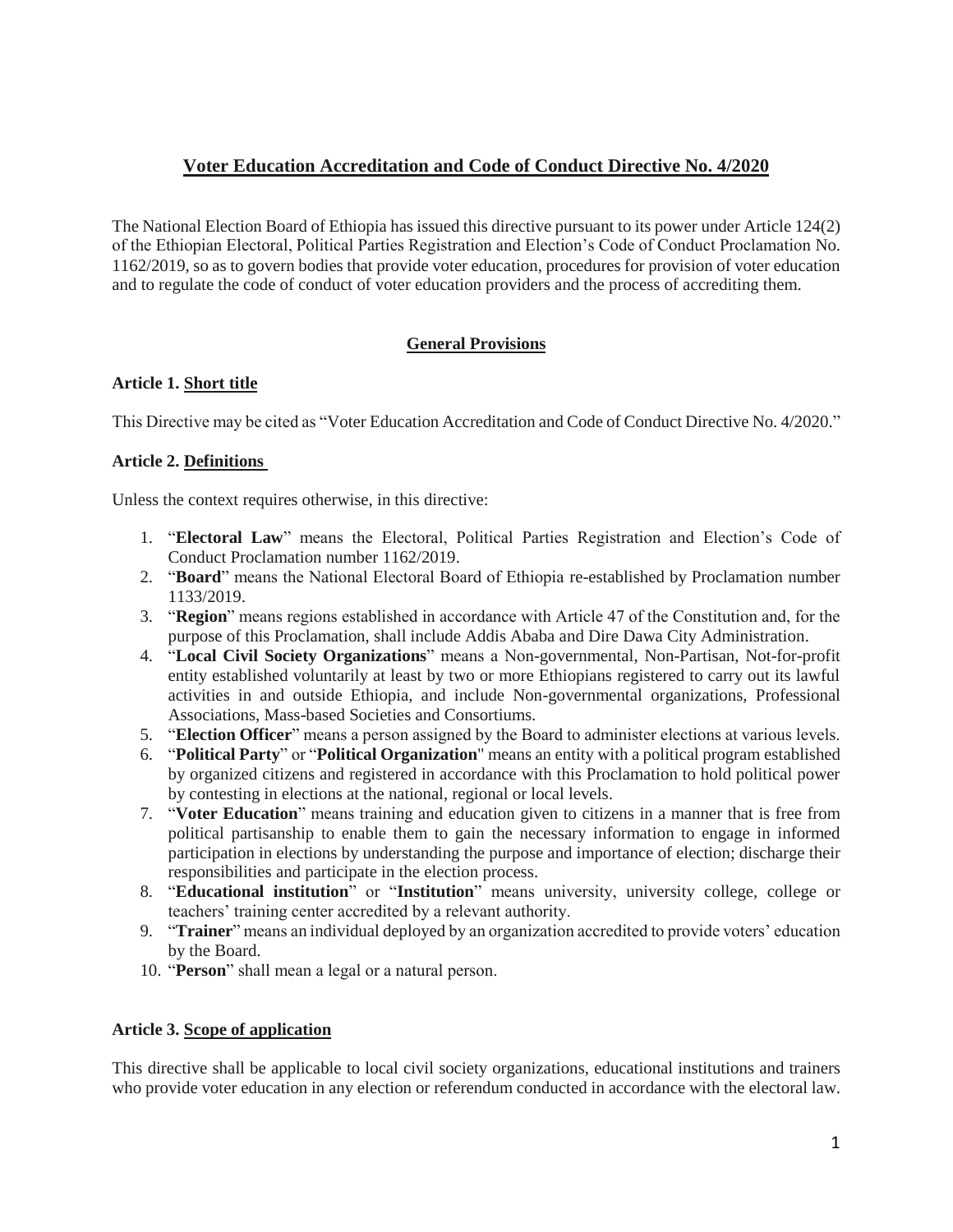### **Article 4. Gender reference**

In this directive, provisions set out in the feminine gender shall also apply to the masculine gender.

### **Chapter Two Provision of Voter Education**

#### **Article 5. The responsibility to provide voter education**

- 1. The Board shall have the responsibility to provide voter education in accordance with the electoral law and this directive.
- 2. The Board shall provide voter education by devising a strategy for creating voter awareness and using various communication platforms.
- 3. The Board shall issue accreditation to local civic society organizations and educational institutions that have legal personality to conduct voter education.
- 4. Education and training provided by the Board or through institutions and organizations accredited by the Board shall be based on teaching materials developed by the Board in consultation with civil society organizations.
- 5. The Regional Branch Office of the Board shall, in cooperation with local civil society organizations and institutions accredited by the Board and in accordance with the direction given to it by the Board, provide, facilitate, follow up on and monitor voter education.
- 6. No person shall provide voter education and information without accreditation from the Board. Provisions set forth under article 7 of this directive shall be applicable to any person that provides voter education without accreditation from the Board.

### **Article 6. Responsibilities of the Regional Branch Office of the Board**

- 1. Where, thorough its own investigation as part of the monitoring and follow up that the Regional Branch Office of the Board conducts pursuant to sub-article (5) of Article 6, or based on reports by third parties, the Regional Branch Office ascertains that an organization or institution is conducting voter education without accreditation by the Board, it shall send a letter to the organization or institution requesting it to apply to the Board for accreditation. It shall also send a copy of the letter to the Board.
- 2. Where the organization or institution does not apply for accreditation within a week after being requested by the Regional Branch Office pursuant to sub-article (1) of this Article, the latter shall notify the Board of this. It may also order the organization or institution to cease conducting the training temporarily until the Board reaches a decision. If the organization or institution does not cease providing education as ordered, the the Regional Branch Office shall notify the Civil Society Registration Office in the area or the authority which registered the organization or other appropriate government body.
- 3. The Regional Branch Office of the Board shall present a report to the Board at least once a month on challenges that arise during voter education. However, if the challenge or problem needs to be resolved urgently, the office shall send the relevant information to the Board immediately. It shall take measures in accordance with the instructions issued by the Board regularly to resolve voter education-related challenges based on information received.

### **Article 7. Applying for accreditation for voter education**

1. To apply for accreditation for voter education, any local civil society organization or educational institution that meets the requirements for providing voters education under the electoral law or Article 8 of this directive shall:

a) Present to the Board a completed application form prepared by the Board for this purpose and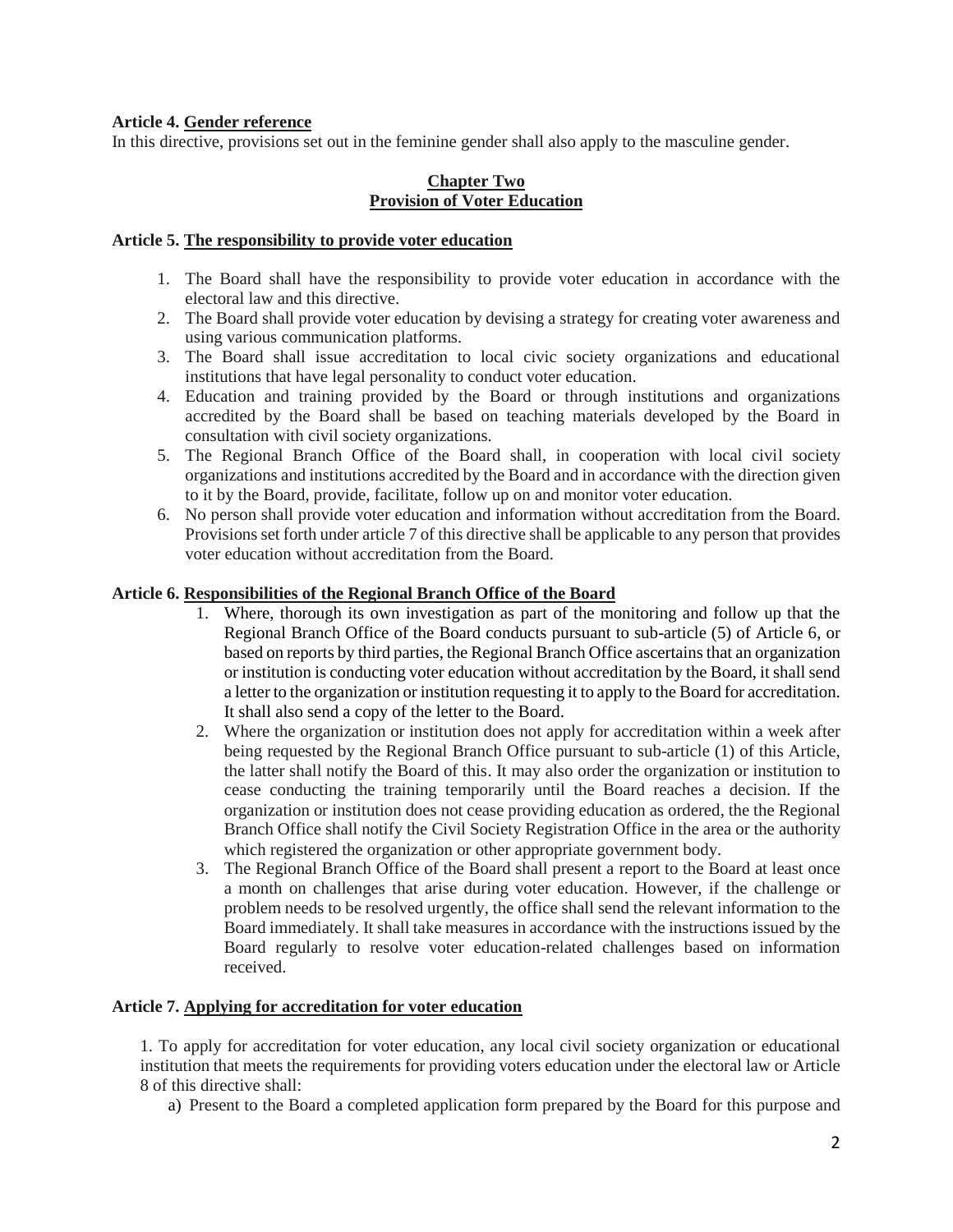attach evidences therewith.

- b) Prepare and present to the Board, attached with the application, a document containing details on the money it allocated for conducting the voter education; medium/language of instruction; the number of citizens it plans to teach; its human resource allocation and the region, city, sub city, zone, Woreda and Kebele in which the provision of such education is to take place.
- c) Submit to the Board, along with the application and additional related evidence, a list of the persons designated to take part in voter education as leaders, facilitators, and in similar other roles, as well as an affidavit signed by the head of the organization or institution attesting that none of these persons are members of any political party; a complete list of trainers filled out in the form prepared by the Board in accordance with Article 10 of this directive (applicable to face to face training only).
- d)Notwithstanding the provisions of sub-articles (a) to (c) of this Article, for voter education that the organization or institution provides only on television, radio and other media, or if the education is provided entirely on television, radio and other media, the application must be accompanied by a document that indicates the money the organization or institution allocated for conducting said voter education, the medium of instruction and the education it plans to provide using the media outlined in this sub-article and the strategy devised to provide it.
- 2. A local civil society organization applying for accreditation to provide voter education shall present to the Board with evidence showing that the organization is operational having been legally registered.
- 3. Applications presented in accordance with this article shall be certified by the signature of the head of the organization and its seal.
- 4. The Board may, when it deems it necessary, give the responsibility of accrediting for voter education to Regional Branch Office.

### **Article 8. Issuance of accreditation**

1. When an organization seeking to provide voter education applies for accreditation, the Board shall have the organization and its trainers attest, through their signature, adherence to the Board's Voter Education Code of Conduct Directive and issue voter education accreditation and a trainer's identification card, after ascertaining that the applying organization fulfills the following criteria:

- a) is a legally registered local civil society organization or an accredited higher learning institution that works on elections and related matters in accordance with its by-laws;
- b) meets the requirements for voter education set forth in this directive;
- c) Has the capacity to discharge its responsibilities.
- d) The organization, its leader or its trainers are independent of any political activity and, after ensuring that the requesting organization and its representatives have accepted and signed to abide by the code of conduct for voter education, issue a voter education accreditation.
- 2. The Board shall not issue accreditation to any organization that does not meet the requirements set in this article. It shall notify the applicant of the reason for such decision in writing
- 3. Any institution or organization providing voter education shall not use for voter education money received from an illegal source, a political party or a source that suggests political partisanship.
- 4. Any institution or organization providing voter education shall prepare an education plan and teaching materials for providing voters education and utilize them in conformity with the voter education manual adopted by Board.

### **Article 9. Voter education trainers**

1. Any trainer deployed to provide voter education shall: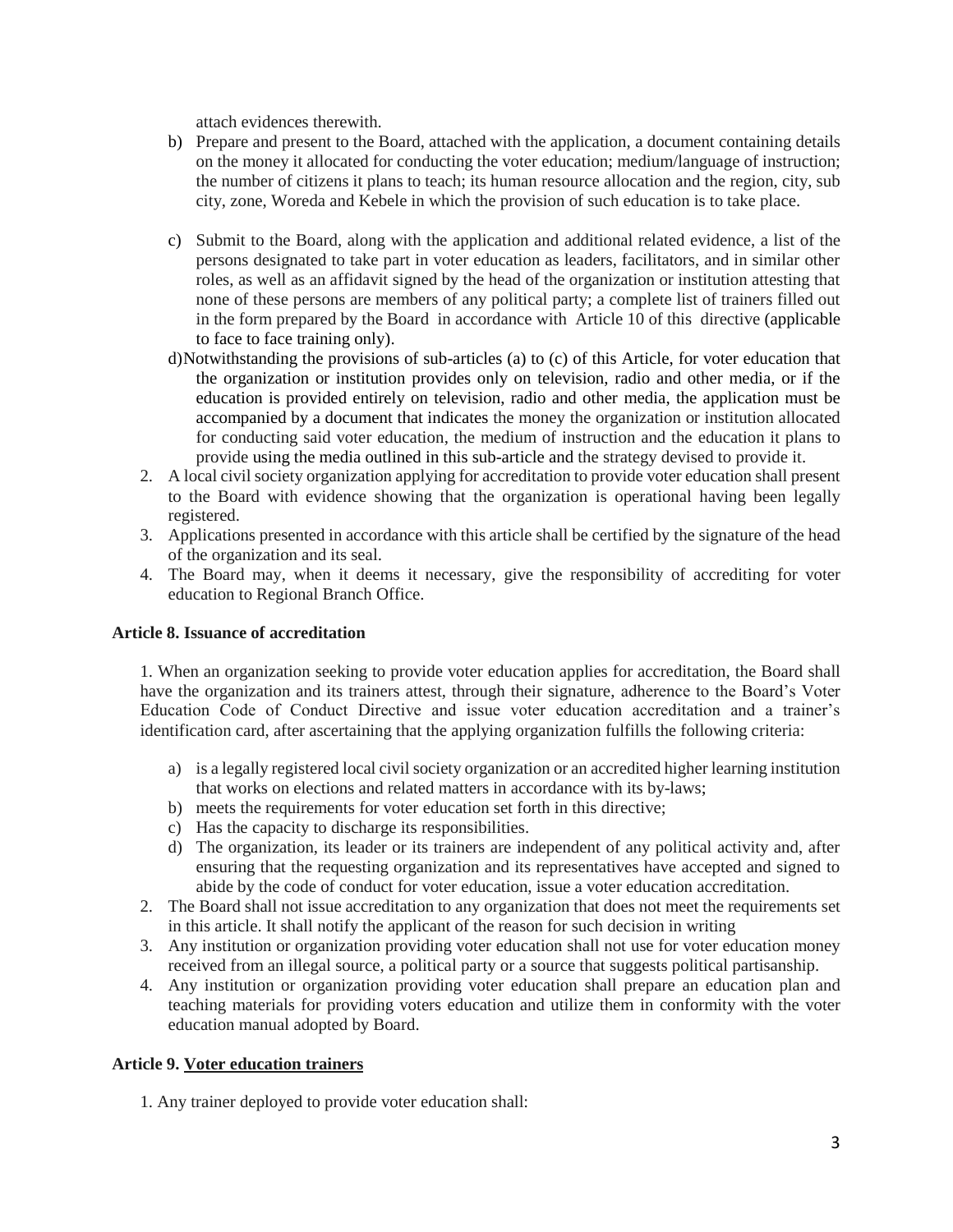- a) be 21 years old or above;
- b) not be stripped of his electoral rights by law;
- c) have the professional skills and experience to undertake the task and shall be trained in fields related to voter education.
- d) have the ability to speak and comprehend the language spoken in the region he/she will be deployed in;
- e) have not been previously barred by the Board or the court from providing voters education.
- 2. Notwithstanding what is provided under sub-article 1(d) of this provision, if it is not possible to find within the locality a trainer that can provide voter education in the local language, the Board may allow provision of voter education through the help of a translator.
- 3. Where an accredited organization or trainer is found to be behaving in contravention with the code of conduct directive and outside the scope of the obligations they entered into, the Board may, as appropriate, cause the mistake to be rectified by issuing a warning to the trainer as well as the organization s/he represents or take measures which may extend to cancellation of accreditation.

## **Article 10. Informing the Board about the identity of trainers**

If an organization accredited to provide voter education provides face-to-face training, it shall:

- 1. Have trainers that provide voter education and inform the Board of the identity of the trainers.
- 2. The form used by the organization to inform the identity of trainers to the Board shall be prepared by the Board.

## **Article 11. Changing of trainers**

Where organization accredited to provide face-to-face voter education changes its trainer, it shall inform the Board within 7 days of such change and obtain the latter's approval.

## **Article 12. Issuance of accreditation for voter education identification card**

1.The Board shall issue accreditation/license to educate to the organization it accredited in accordance with Article 125(1) of the electoral law and this directive and an identification card to its trainer, if it has one.

2. All voter education accreditation and identification cards issued are valid for one election period only.

## **Article 13. The Provision of voter education**

- 1. The Board may prepare written, visual/pictorial or recorded or other similar education materials for voter education; or it may have another person prepare such materials or it may, after verifying the contents and quality of the writings, visual and audio prepared by another person, cause such materials to be used in the education process.
- 2. Any organization or institution accredited to provide voter education may implement the following methods of education:
	- a) Preparing and providing to the concerned bodies or persons a face-to-face training; and /or
	- b) Preparing various writings, visuals/images, and dramas for training or having these materials prepared by others; or training through media such as radio, television newspapers, magazines, posters, billboards, leaflets and the internet.
- 3. An accredited organization or institution shall device a procedure to help it oversee the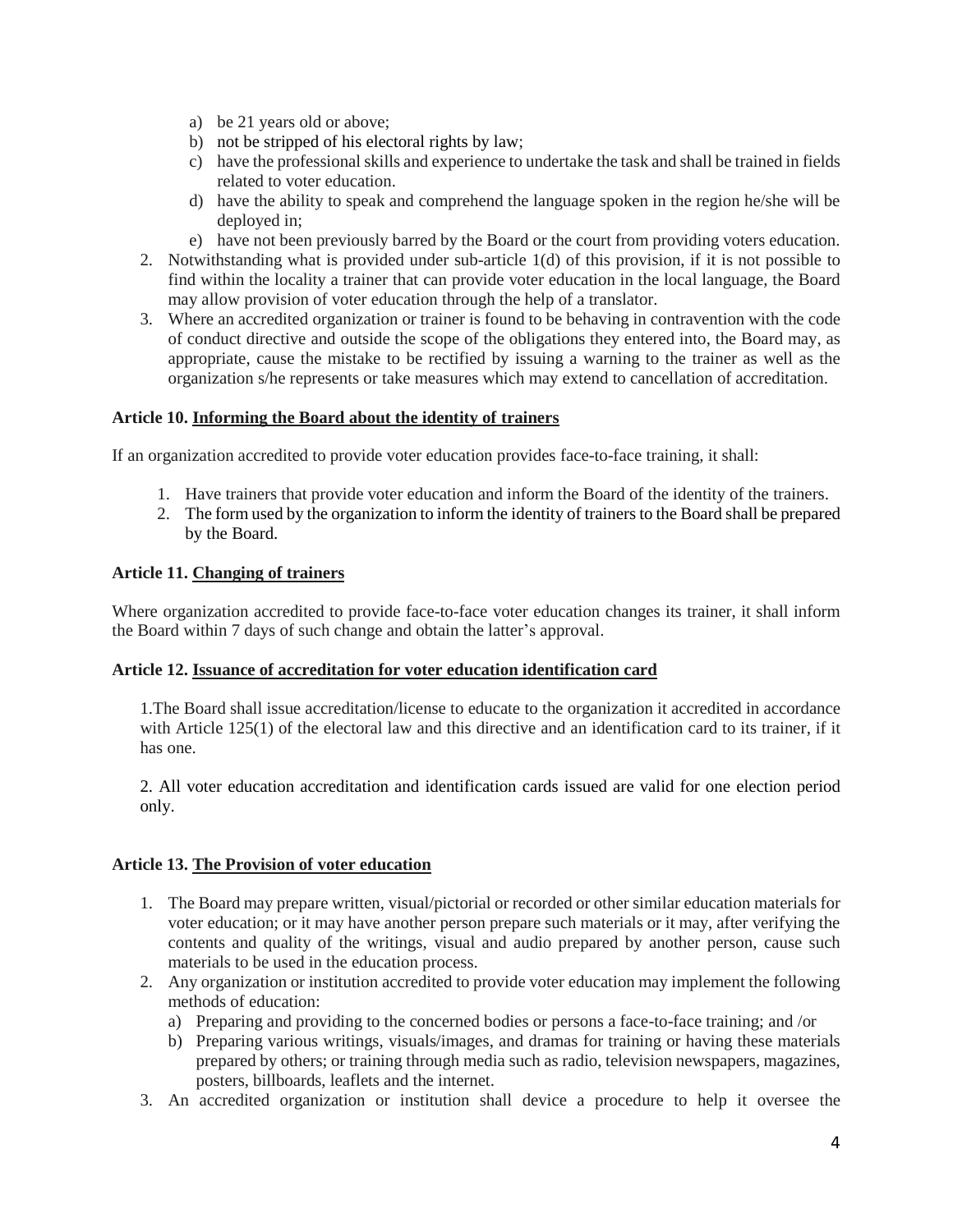implementation of the methods set forth under sub-article (a) and (b) of this article. When necessary, it may take corrective measures. The Board shall in the future issue a manual to help it oversee this.

- 4. The Board shall prepare or translate the voter education and other similar teaching methods to different languages so as to ensure that voters have sufficient knowledge regarding election activities.
- 5. Any organization or institution providing voter education shall emphasize on the equality of women and men regarding the right to vote and be voted or other democratic rights. Any organization, institution or trainers it deploys shall utilize teaching methods, languages, documents or materials that encourage women's participation and shall not reflect stereotypical societal views.
- 6. The provision set forth under sub-article 4 of this article shall also apply to people with disabilities.
- 7. Any organization or institution providing voter education according to Article 9 of this directive shall provide the training as per the lesson plan it provided to the Board and the training materials prepared or approved by the Board.
- 8. Any organization or institution that uses training materials other than those prepared by the Board must ensure that the materials it uses are compatible with those prepared by the Board.

## **Article 14. Persons that may receive voter education**

- 1. The Board shall ensure that voter education trainings are prepared considering the educational levels of the trainees and other circumstances.
- 2. Without prejudice to sub article (1) of this Article, the Board may provide or, as per this directive, have another organization permitted by other relevant laws, provide education regarding voters and electionsto election officials at different levels, election observers, journalists, political parties duly registered under the country's laws, governmental organizations, trade unions and public organizations.

#### **Chapter Three Code of Conduct to be Followed by People Providing Voter Education**

### **Article 15. Carrying out voter education duties responsibly**

Any organization accredited to provide voter education or a trainer it deployed shall educate:

- a) any citizen who is of voting age to exercise his/her right to vote;
- b) voters to actively follow the election campaigns of political parties and candidates; to evaluate alternative policies and programs presented by such parties, and that, where appropriate, they have the right to request for explanations;
- c) voters to cast their votes for the political party or candidate of their choice, after assessing the policies and programs presented;
- d) voters that they shall respect the law and refrain from engaging in acts that instigate conflicts or disrupt peace.

## **Article 16. Impartiality**

- 1. Any organization accredited to provide voter education or a trainer it deployed shall:
	- a) Be independent from any political activity.
	- b) Refrain from supporting, opposing or criticizing any political party or candidate.
	- c) Not prompt any other person to support one candidate while opposing, criticizing or disparaging another.
- 2. Any organization or trainer accredited to provide voter education shall:
	- a) Not be found posting, hoisting, waving or holding in any way signs, slogans or the like that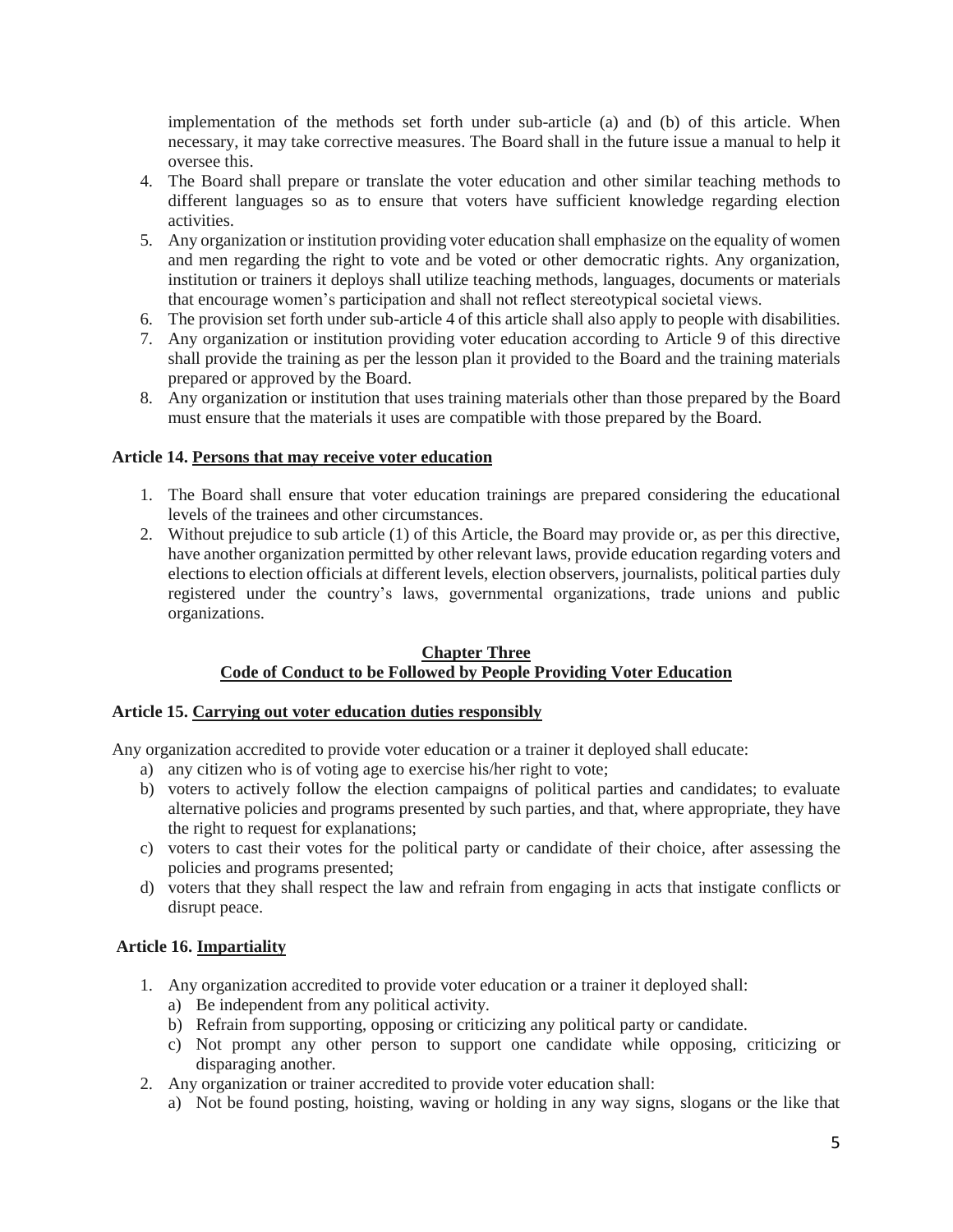support or oppose any political organization, its candidate or an independent candidate contesting in the election.

- b) Have the obligation to refrain from expressing personal opinions on an ongoing election.
- c) Not directly or indirectly announce in public or commit an act that suggests the party they support;
- d) Provide an absolutely non-partisan voter education.

#### **Article 17. Conflict of interest**

- 1. Any local civil society organization or institution that is accredited to provide voter education shall immediately notify the Board of any conflict of interest involving property, money, consanguineal relation or any other circumstance of relationship with a candidate or political party.
- 2. Upon receiving such notice, the Board may decide that the person should continue to teach in another locality; or to resume teaching in that place or pass another decision it deems appropriate.

#### **Article 18. Truthfulness**

Any organization or institution or trainer accredited for voter education in accordance with the electoral law and this directive shall:

- 1. At all times provide voter education, distribute information and present reports to the Board that is backed by credible evidence.
- 2. Conduct voter education preparations, plans, and delivery on the basis of the content and sequence of events adopted by the Board and the election cycle. If it changes this, it shall acquire the Board's approval to do so.
- 3. Shall, where it receives financial support from the Board in accordance with Article 20(3) of this directive, use the money only for its intended purpose.

#### **Article 19. Respecting the law**

- 1. Any organization and institution that has accreditation for voter education or its trainers shall respect the Constitution, electoral law, as well as other laws of the country and the obligations they entered into under this code of conduct directive.
- 2. Where the Board finds an organization/institution or trainer accredited to provide voter education operating in violation of obligations they entered into under this code of conduct directive, the Board may, as appropriate:
	- a) Give an official warning to rectify the mistakes; or
	- b) Take measures that may include cancelation of education accreditation and trainers' identification card.
- 3. Any organization or institution accredited to provide voter education shall:
	- a) Be in possession of a certified copy of the organization's accreditation and its identification card and shall produce it when requested by the appropriate body;
	- b) Provide education solely in accordance with the law;
	- c) Refrain from operating beyond what is permitted by its accreditation and from activities that disrupt the election process; and
	- d) Submit a detailed report to the Board, within the time period prescribed in this directive.
- 4. Where the Board has issued a warning to a trainer deployed by an organization accredited for voter education for committing an unlawful act or for violating the provisions of the directives, the organization shall inform take swift corrective measures and notify the Board of the same.

#### **Article 20. Source of finance**